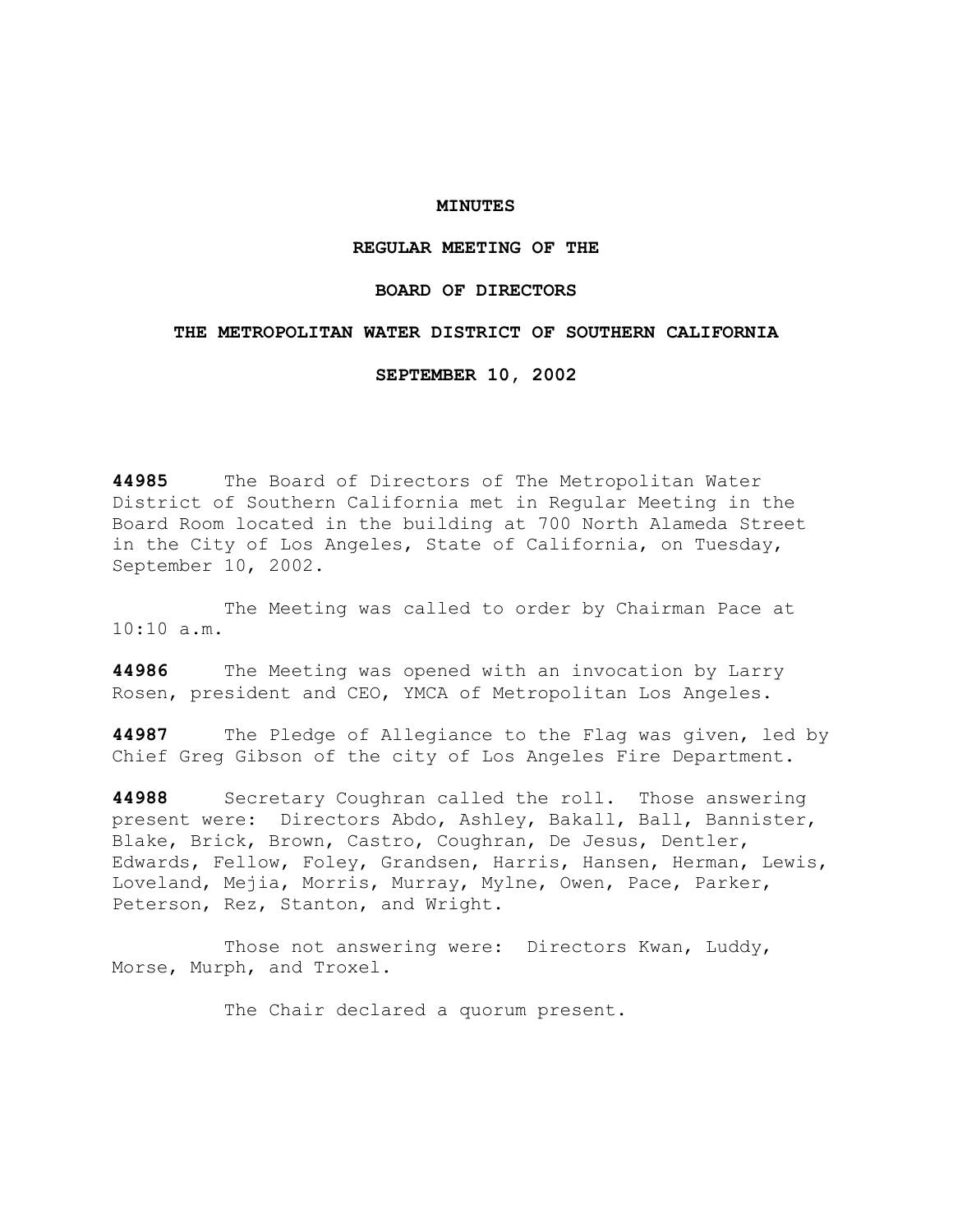**44989** Chairman Pace invited members of the public to address the Board on matters within the Board's jurisdiction. No members of the public responded.

**44990** There being no objection, the Chair ordered the reading of the Minutes of the Meetings of August 13 and 20, 2002, dispensed with, copies having been mailed to each Director.

 Director Ball moved, seconded by Director Hansen and carried, approving the foregoing Minutes as mailed.

**44991** Chairman Pace reported that the Department Heads' Compensation Committee will be meeting some time in the next few weeks to do the six-month reviews of the General Counsel and the Ethics Officer.

**44992** Director Blake moved, seconded by Director Edwards and carried, authorizing the preparation of Commendatory Resolutions for former Directors Peer A. Swan and George Wein.

**44993** Director Herman moved, seconded by Director Ball and carried, approving a 30-day leave of absence for Director Hansen, commencing October 4, 2002.

**44994** Chairman Pace reported that on September 5 the Diamond Valley Recreation Special Committee hosted a trip to Lake Casitas and Lake Cachuma. On September 6 Board Executive Officer Ivey and himself met with council members and planning staff from the city of Hemet to discuss the specific plan for the Diamond Valley Lake recreation area. The meeting was very positive and the city restated its support for the project. The city plans to expedite the process upon approval by the Board, including any proposed grading plans, to make this project a success. That same day Chairman Pace and Mr. Ivey met with board members of the Valley-Wide Recreation and Park District to provide them with an update on their proposed site.

**44995** Regarding the Colorado River, Bay-Delta and CALFED matters, and the summary of District activities, Chief Executive Officer Gastelum referred to his activity report dated September 3, 2002, which was distributed earlier.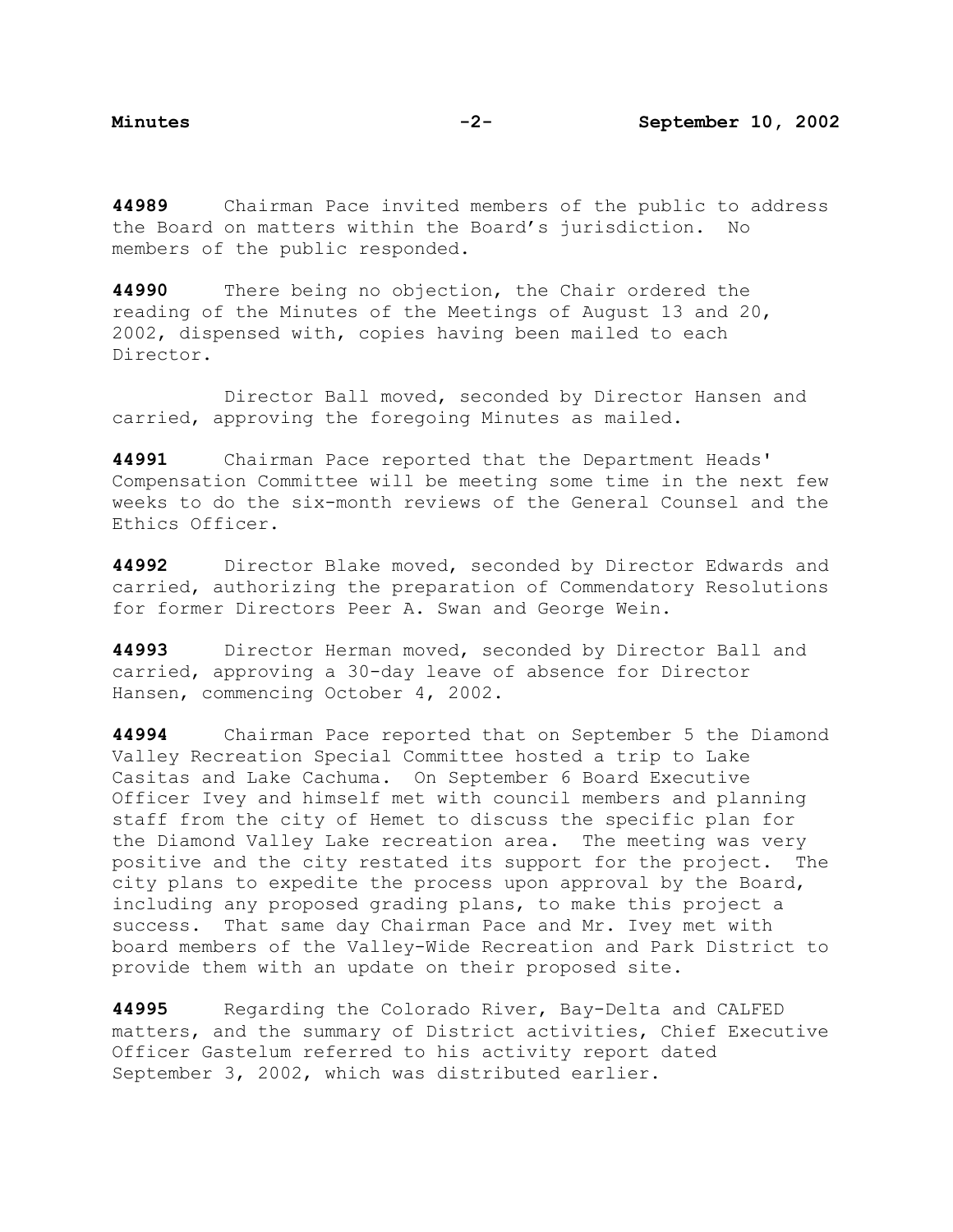On Colorado River matters, Chief Executive Officer Gastelum reported that negotiations are continuing among the four parties (Metropolitan, Imperial Irrigation District, Coachella Valley Water District, and San Diego County Water Authority) and a negotiation session is scheduled for tomorrow. Robert Hertzberg, former speaker of the Assembly, is leading the negotiations. Other assembly members will also be involved in the negotiations. A meeting is being held today with Mr. Hertzberg and IID to see if any progress can be made, and tomorrow negotiations will resume with the other parties. Mr. Gastelum stated that the Assembly and the Senate will be sponsoring joint hearings between now and the end of the year. The first one is scheduled to occur this month at Metropolitan's building. Senator Costa and Assemblyman Canciamilla, respective chairs of the water committees, will be asking all four agencies, as well as state officials, to report on the progress in reaching agreement on the Quantification Settlement Agreement.

 Relative to CALFED, Chief Executive Officer Gastelum stated that the CALFED legislation is still pending; and on the federal level Vice President Quinn is in Washington today with representatives from the state and ACWA to try and finalize details on moving those bills forward.

 Chief Executive Officer Gastelum then called on Chief Operations Officer Tait to give his report. Mr. Tait gave an update on the security measures being taken by Metropolitan and other agencies statewide and nationwide to protect the water supply system since the terrorist attack of September 11, 2001. Mr. Tait credited Water System Operations Group Manager Jill Wicke and her staff for their diligence in carrying out the security measures. Mr. Tait reported on the award given to Metropolitan by the American Society of Civil Engineers, San Bernardino—Riverside Counties Branch, for the Cajalco Creek Dam and Detention Basin as the outstanding civil engineering project of the year. Mr. Tait then introduced to the Board the Metropolitan employees involved in this project:

| Rick Shpall   | Michele Grey  |
|---------------|---------------|
| Tim Gamble    | Mehdi Jalali  |
| John Clairday | Vinod Kashyap |
| Tim Skrove    |               |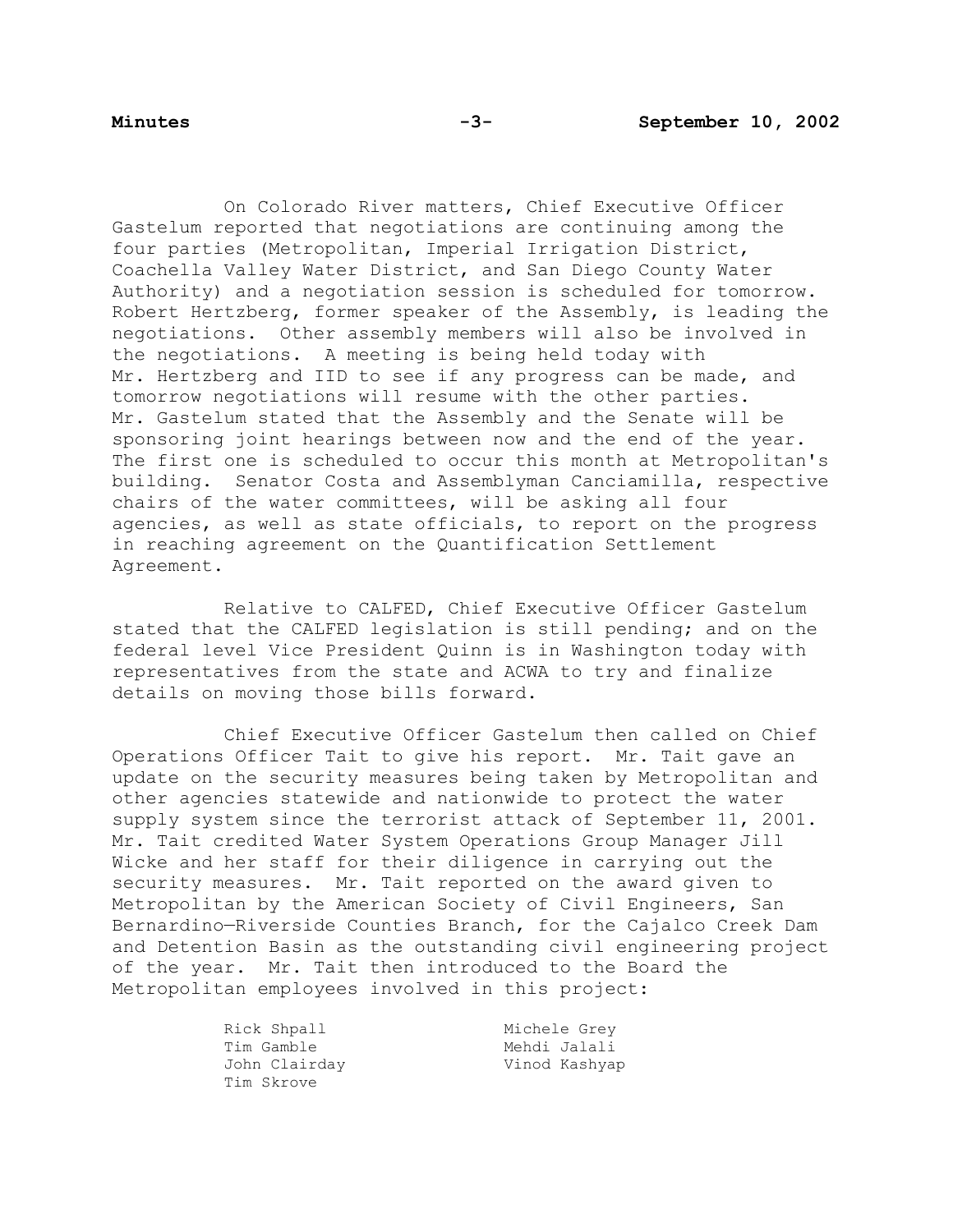The Board congratulated the staff for their hard work and accomplishment.

 Board Executive Officer Ivey announced the Public Officials for Water and Environmental Reform is scheduled to have its water policy conference on October 9 and 10, 2002 at the Wilshire Grand Hotel, Los Angeles. Also, the Association of Water Agencies of Ventura County will host its Sixth Annual Wine & Cheese Reception for Policy Makers and AWA Members on Thursday, September 19, 2002 at the Ronald Reagan Presidential Library in Simi Valley. All Directors are invited to participate in both events.

**44996** Regarding Legal Department activities, General Counsel Kightlinger referred to his activity report dated August 30, 2002, which was distributed earlier.

 General Counsel Kightlinger also reported on other matters of interest to Metropolitan. In the *Diamond Valley Recreation Group* (DVRG) lawsuit against Metropolitan, a demurrer was heard to the complaint. It was sustained. DVRG now has leave to amend and Metropolitan is now awaiting to see whether DVRG will drop some of its causes of actions, or if it will just amend and refile. The amendment should be due shortly.

 In the *Hartford* cases a summary judgment motion was heard, and that matter is now under submission. Metropolitan expects a written ruling from the court shortly. These cases are on the issue of whether or not the coverage is there for borrow soils from the insurance policy.

 In the *Campus Crusade for Christ* case, which is the last eminent domain taking on the Inland Feeder, that trial is underway. Currently legal motions are taking place and a jury will be selected later in the week. At next month's committee meeting, there will be a further update.

 Mr. Kightlinger reported the Legal Department has been actively involved in legislative matters, especially on SB 482 (Kuehl). That bill will enable Metropolitan to get fullyprotected species coverage so that we can now get Endangered Species Act permits for Colorado River projects which we were not able to do, and which will enable us to move forward on the Quantification Settlement Agreement. There were a number of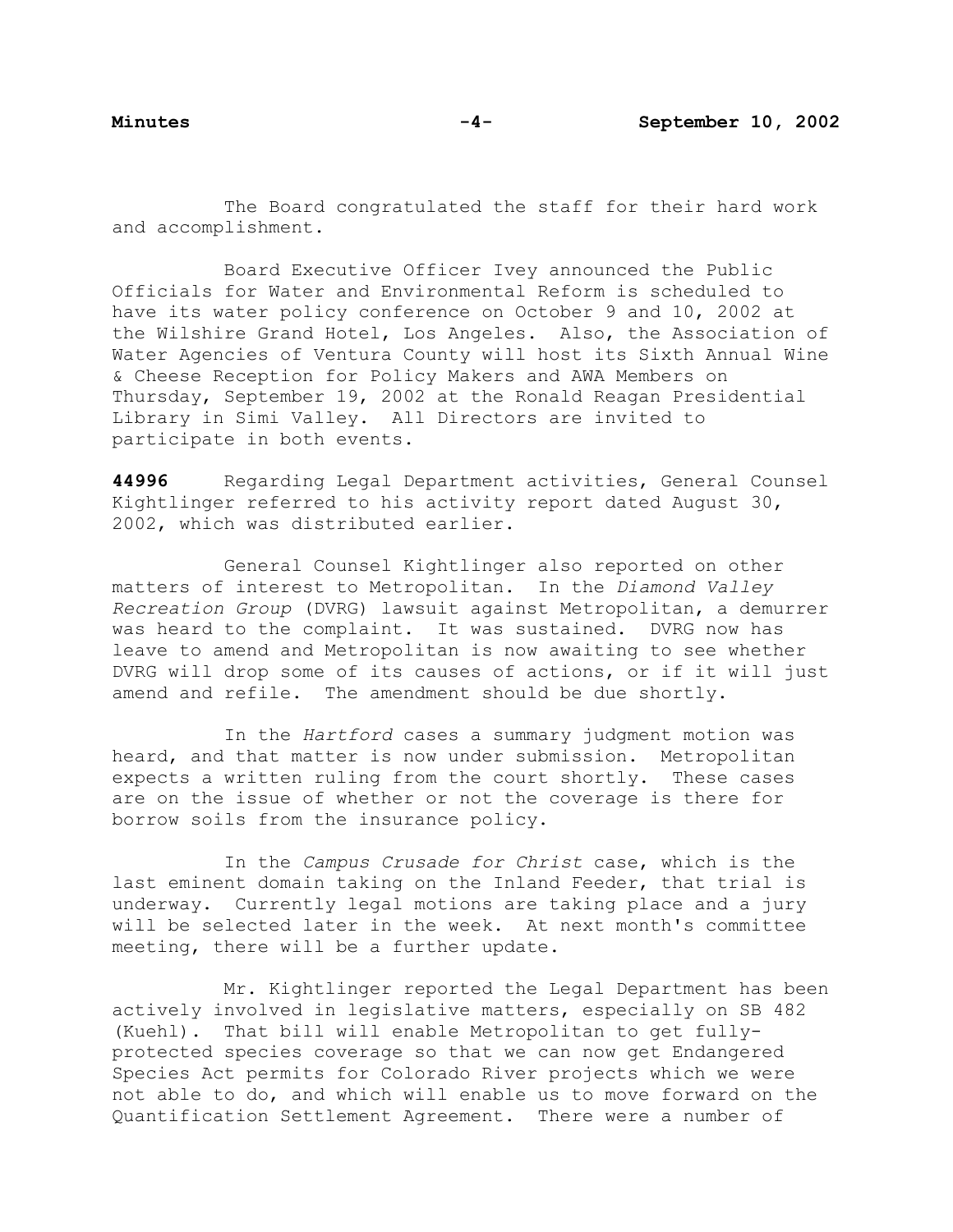amendments to that bill and it is now before the Governor for his signature.

**44997** General Auditor Riss gave a summary report of the Audit Department's activities for the month of August. He noted that two traditional reports were issued on the Review of Maintenance Support Services to the Department of Water Resources and the Review of Asset Management Activities-Revenue Leases, which reports were identified as medium risk exposure. In addition, four Report Card reports were issued on the Oracle Financial Upgrade/Server Migration Project, the PC Replacement Project, the Supervisory Control and Data Acquisition (SCADA) Upgrades, and the WINS New Rate Structure Implementation, all with low risk exposure.

 Director Dentler withdrew from the Meeting at 10:41 a.m.

**44998** Ethics Officer Anderson reported that she has completed the initial draft of amending policy language for the ethics policy in Metropolitan's Administrative Code and a supporting handbook for Board members. Amending language has also been drafted to establish authority for the Ethics Officer in the Administrative Code. Ms. Anderson commented on the annual work plan and a newsletter outlining ethics awareness.

**44999** The reports of the Standing Committees are as follows:

Chairman Pace reported that at the Executive Committee meeting on August 27, he assigned Director Dentler to the Engineering and Operations Committee and the Water Planning, Quality and Resources Committee. The committee approved the preparation of Commendatory Resolutions for former Directors Swan and Wein. The Executive Committee heard reports from Directors Hansen and Foley. Subcommittee on Rules and Ethics Chair Hansen reported the subcommittee approved the proposed items for September and October, and moving the monthly subcommittee meetings for the months of October and November to the fourth Tuesday of the month. This would allow for timely updates and reports to be given by staff concerning major policy issues the Board will face over the next several months. Vice Chairman Foley reported on the Department Heads' evaluation process and the activities of the Colorado River Board. Regarding the amendment of the Administrative Code to add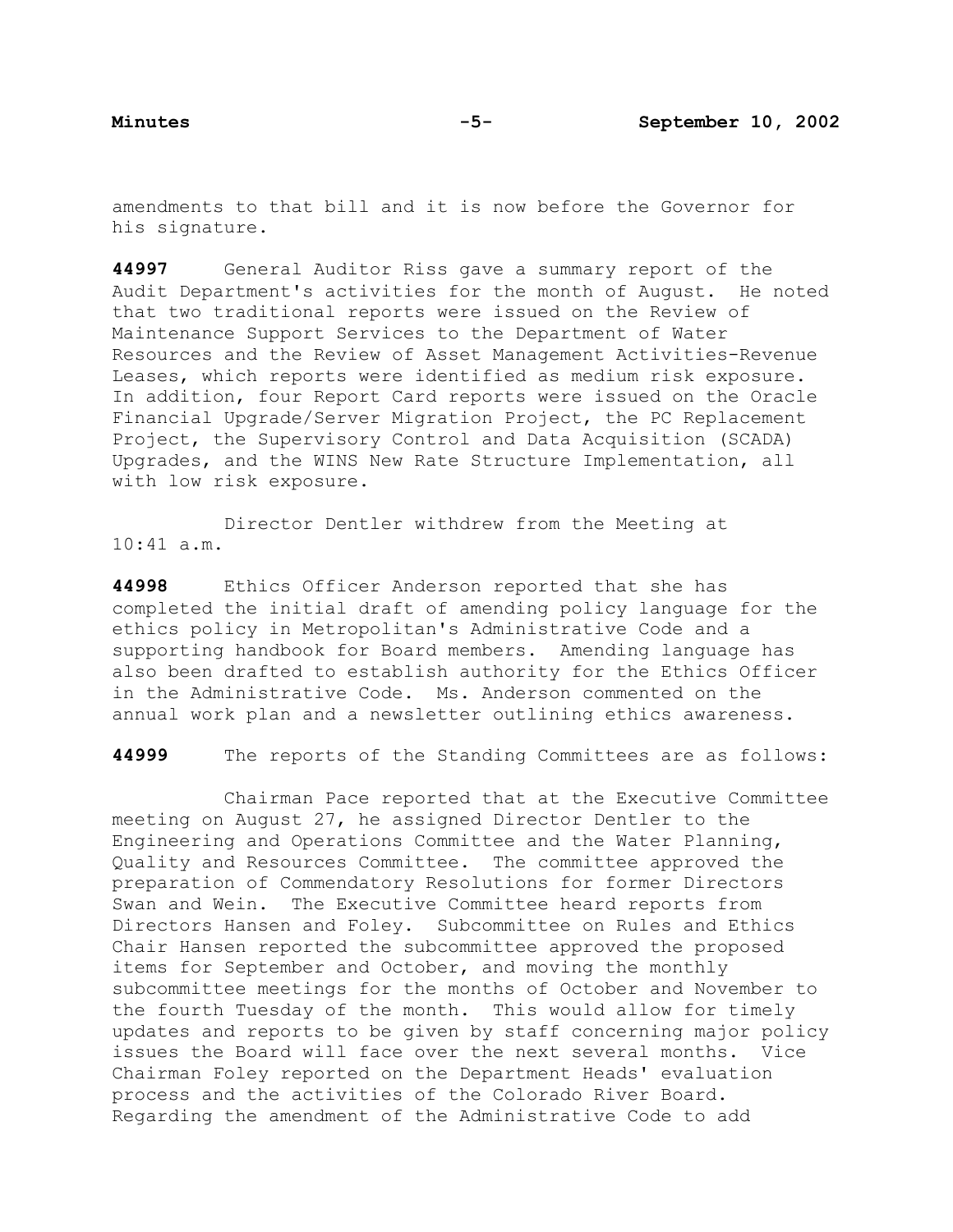standardized guidelines for consideration of a waiver under the "Revolving Door" policy, the committee approved a substitute motion to delete subsection "D" and the proposed additions to the Code. In closed session the committee received an update on the Colorado River negotiations.

Director Dentler returned to the Meeting at 10:49 a.m.

 Asset, Real Estate and Infrastructure Policy Committee Chairman Peterson reported the committee approved Agenda Item 8-6 and heard reports on (a) the status of the Real Property Database and Mapping project, the milestones achieved to date, and a recommended option to resolve the issue of unrecorded properties along the Colorado River Aqueduct; and (b) the status of the Riverside County Integrated Plan which focused on the General Plan component, the program EIR, and the potential impacts to water supply. The committee deferred to October the consideration of policy on requests of ingress and egress over District property.

 A discussion took place regarding the times of meetings due to the overrun of some committee meetings yesterday and Directors not being able to attend all the meetings. The Chair requested the Subcommittee on Rules and Ethics to review the schedules of meetings.

 Budget, Finance and Investment Committee Chairman Castro reported the committee approved Agenda Item 9-1. The committee heard a report on the accountability of Metropolitan's Chief Executive Officer and the Chief Financial Officer with respect to financial matters. A report on the State Water Contract will be given at the next meeting. A discussion was held on prohibiting Metropolitan's external auditors from consulting for Metropolitan and other potential conflicts of interest. This item was referred to the Audit Subcommittee for consideration of Administrative Code changes.

 Director Herman withdrew from the Meeting at 11:06 a.m.

 Communications, Outreach and Legislation Committee Chairman Fellow reported the Community Partnering Program had several events in August, including presentations to support the San Gabriel Watershed, the Friends of the Children's Museum,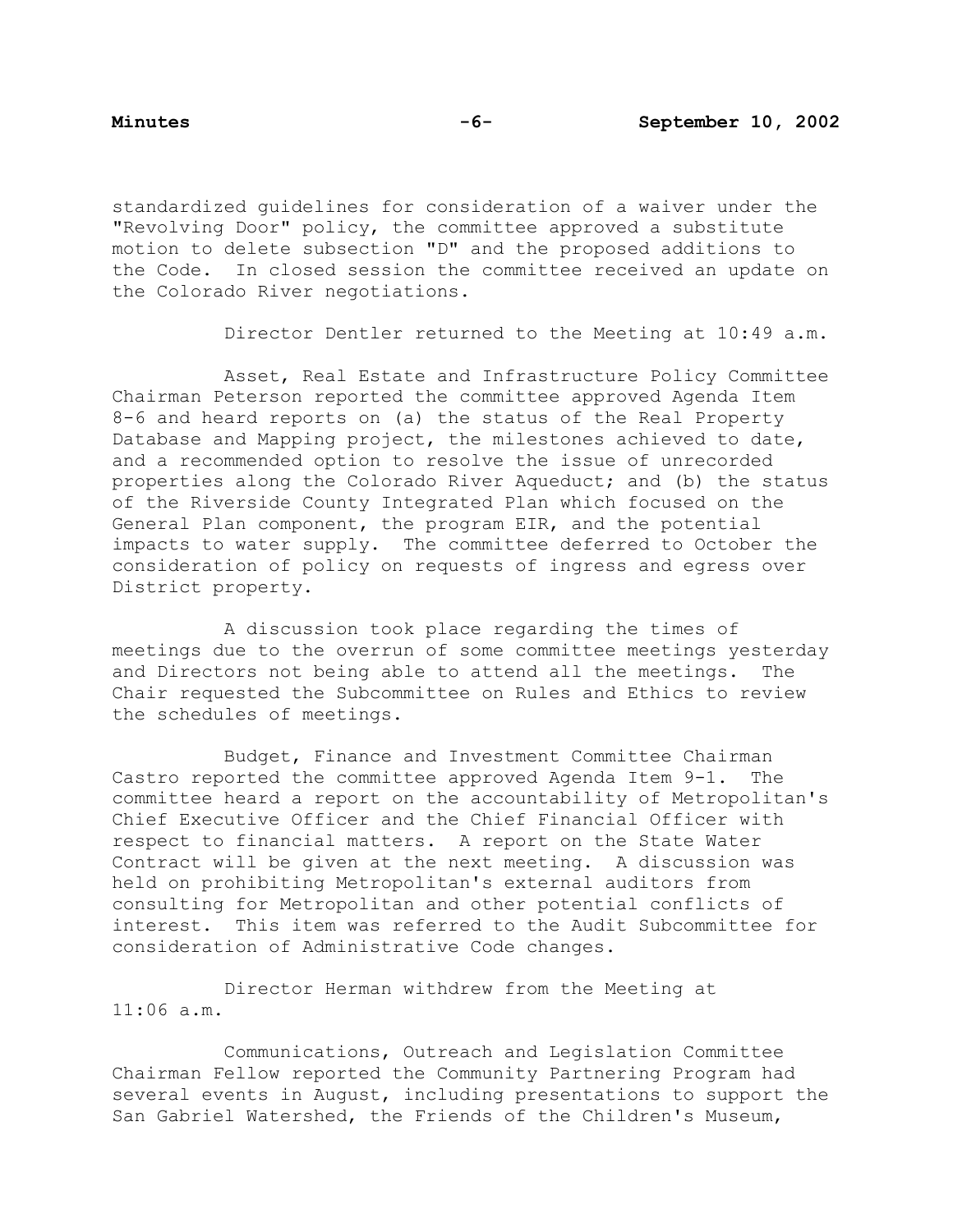California Polytechnic University in Pomona, and several programs in San Diego County. Westways magazine's cover story this month was about the Liquid Art project and featured several of the artworks. Huell Howser will be featuring Liquid Art in his PBS show "Road Trip" this month. Metropolitan's conservation message is appearing on more than 400 movie screens in Southern California and ads have been translated into Spanish. State Water Project inspection trips are again being scheduled, and the itinerary now reflects limitations on visiting state facilities, but gives participants greater access to people and information about water and agriculture concerns, CALFED, and the Central Valley Project. The Business Outreach Program had several events during the past month, including a meeting at Diamond Valley Lake that attracted 120 business people from the Inland Empire. The legislative representatives in Washington, D.C. and Sacramento gave reports on current activities.

 Engineering and Operations Committee Chairman Ashley reported the committee approved Agenda Items 8-1, 8-2, 8-3, 8-4, and 8-9. The committee deferred Agenda Item 8-5 and the report on the feasibility of hydroelectric pumped-storage power generation potential using Copper Basin to next month's meeting. A joint meeting with Water Planning, Quality and Resources Committee was held to consider Agenda Item 8-10 regarding the San Diego Pipeline No. 6 project. Staff presented five optional implementation plans and described the Skinner member agencies' proposals. The member agencies presented comments. Agenda Item 8-10 was deferred with staff directed to report back to the committee next month with: reimbursement options in the event that San Diego Pipeline No. 6 project is cancelled; ideas on how to get water into a conjunctive use project with Rancho California Water District; details on how Module 7 might be accelerated; and an estimate of the costs for the portion of Pipeline No. 6 extending six miles into San Diego County.

Director Herman returned to the Meeting at 11:11 a.m.

 Legal, Claims and Personnel Committee Chairman Owen reported the committee approved Agenda Items 8-8 and 9-2, and requested that Item 9-2 be added to the Consent Calendar (Item 9-2 subsequently removed from the Consent Calendar). In closed session the committee heard a report on the MAPA contract negotiations.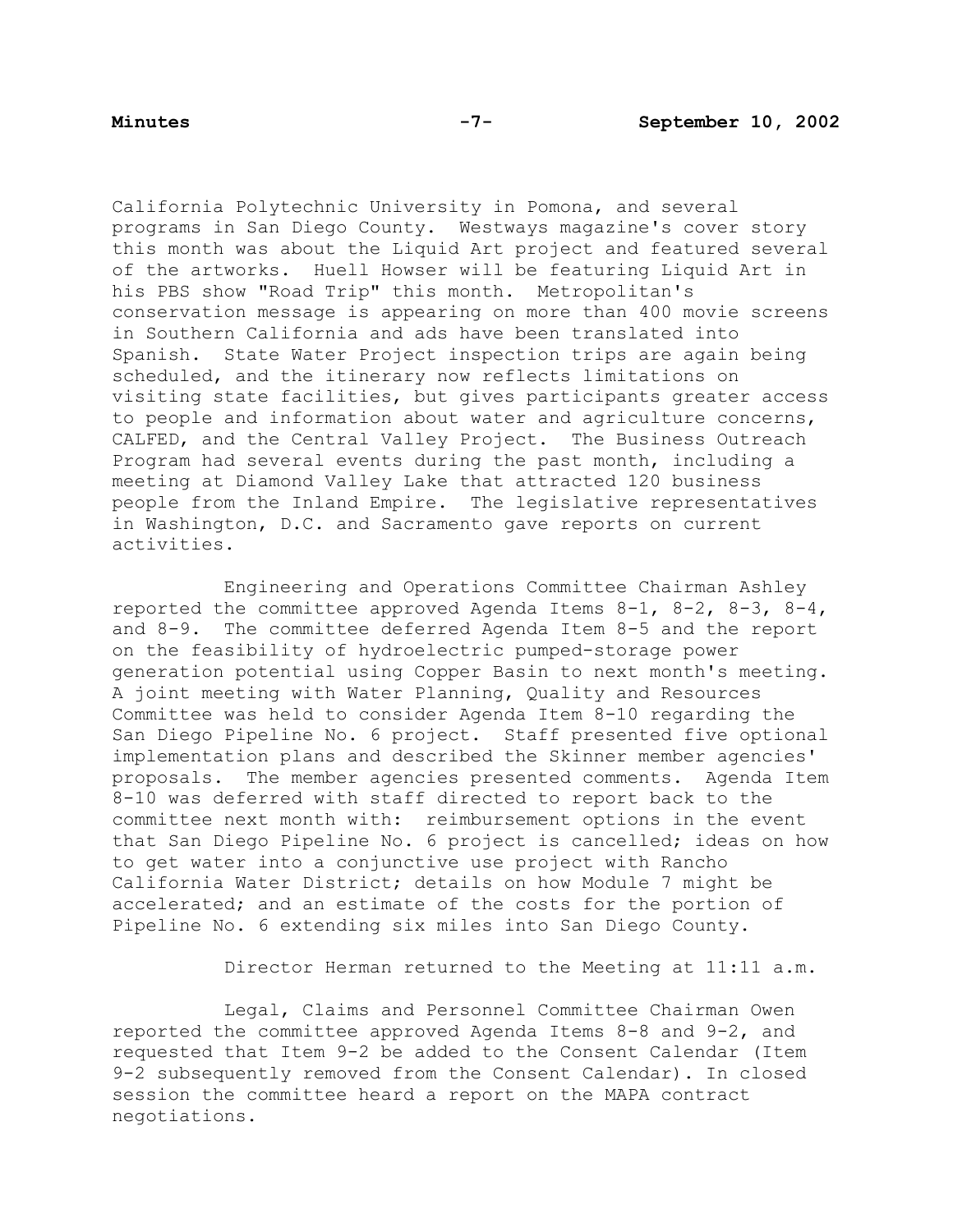Water Planning, Quality and Resources (WPQ&R) Committee Vice Chairman Wright reported the committee heard Agenda Item 8-10 at the joint meeting held with the Engineering and Operations Committee and approved deferral of Item 8-10. The WPQ&R Committee approved Agenda Item 8-7. Reports were given on the seawater desalination program and the availability of replenishment water beginning October 1, 2002.

**45000** The Chair announced that Agenda Item 8-11 has been removed from the Consent Calendar.

 Director Blake moved, seconded by Director Stanton and carried, and the Board approved the Consent Calendar Items, **M.I. 45001** through **M.I. 45008** as follows:

**45001** Adopted the California Environmental Quality Act (CEQA) determination for the project described in the letter signed by the Chief Executive Officer on August 17, 2002; and authorized (a) \$300,000 in Capital Investment Plan (CIP) budgeted funds from Appropriation No. 15370 (No. 2) from the Construction Funds; and (b) all work performed in advance of the award of a competitively bid contract for the renovation of the existing Softener Building No. 3 at Weymouth.

**45002** Adopted the CEQA determination for all seven projects for the Distribution System Rehabilitation Program and authorized \$8.64 million in Appropriation No. 15377 (No. 3) from the Construction Funds, as set forth in the letter signed by the Chief Executive Officer on August 17, 2002, so that Metropolitan forces can implement the following projects:

- \$6.63 million of budgeted funds to repair and upgrade the 5.5-mile leased portion of the West Valley Feeder No. 1 valve structures.
- \$0.5 million of budgeted funds to replace valves on the Santiago Lateral.
- \$0.41 million of budgeted funds to replace valves at the Covina Pressure Control Structure.
- \$0.19 million of budgeted funds to replace vales on the Greg Avenue Control Structure.
- \$0.424 million of budgeted funds to perform flow meter modifications at three Metropolitan facilities.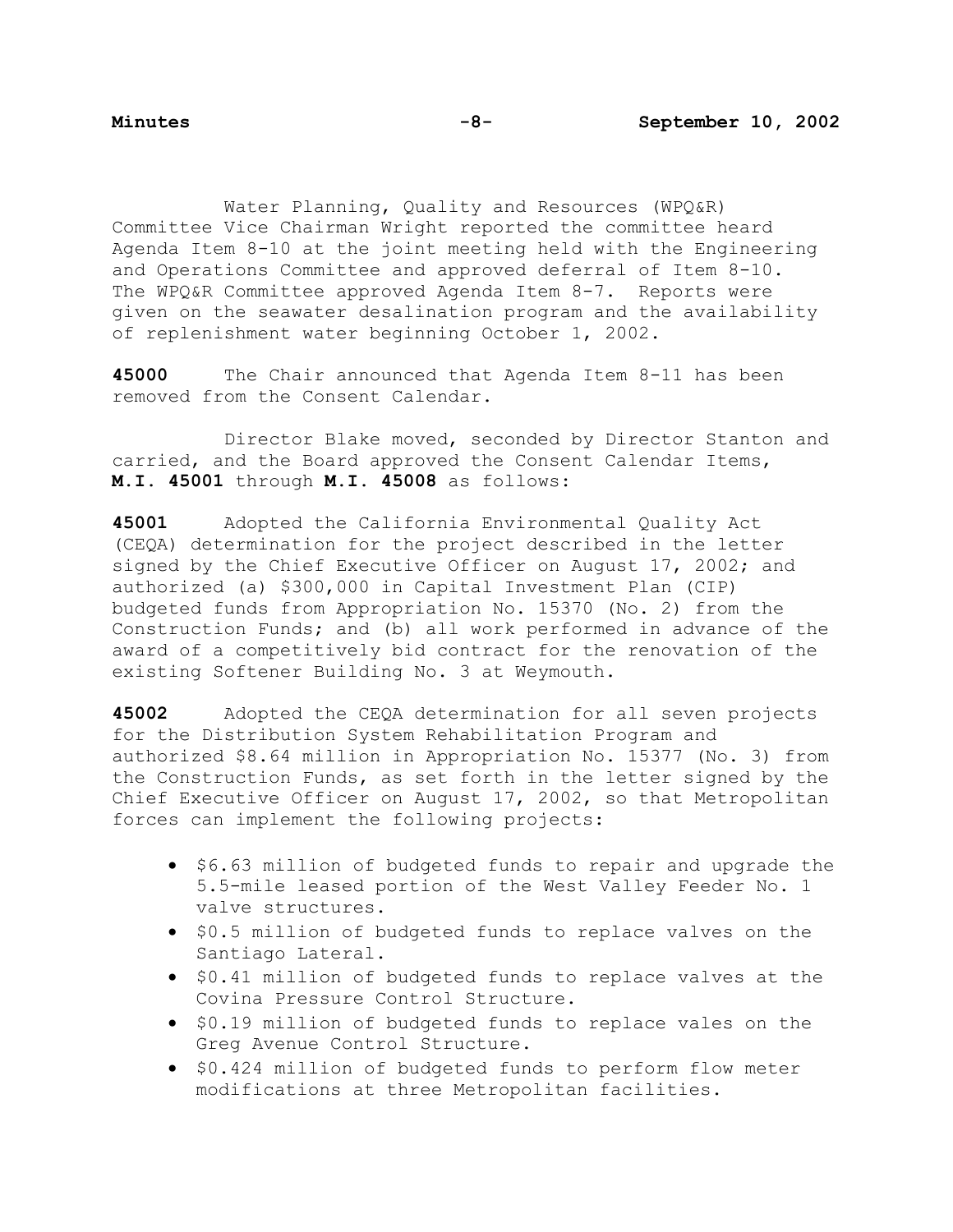- \$0.376 million of unbudgeted funds to replace needle valve operators at the Etiwanda Hydroelectric Plant.
- \$0.109 million of budgeted funds to perform design activities and prepare environmental documentation necessary to recoat the Sepulveda Canyon Control Facility tanks.

**45003** Adopted the CEQA determination for the project described in the letter signed by the Chief Executive Officer on August 17, 2002, and authorized (a) \$196,000 in budgeted CIP funds from Appropriation No. 15381 (No. 3) from the Construction Funds; and (b) the Chief Executive Officer to have all work performed to replace the Mills plant Administration Building heating, ventilating and air conditioning system.

**45004** Adopted the CEQA determination and amended the agreement with the United States Forest Service for reimbursable staff time on the Arrowhead Tunnels portion of the Inland Feeder Program to an amount not to exceed \$3.0 million, as set forth in the letter signed by the Chief Executive Officer on August 20, 2002.

 Directors Ball, Lewis, Loveland, and Parker requested to be recorded as abstaining.

**45005** Adopted the CEQA determination and (a) authorized \$472,000 in Appropriation No. 15378 (No. 2) from the Pay-As-You-Go Fund; and (b) awarded contracts to upgrade PeopleSoft, as set forth in the letter signed by the Chief Executive Officer on August 20, 2002.

**45006** Adopted the CEQA determination and approved the Advance Funding Agreement among Metropolitan, the Bureau of Reclamation, and the Imperial Irrigation District to advance funds to initiate preliminary work necessary for the All American Canal Lining Project, not to exceed \$450,000, as set forth in the letter signed by the Chief Executive Officer on August 17, 2002.

**45007** Adopted the CEQA determination and authorized the amendment of the contract with the law firm of Harkins Cunningham to increase the maximum compensation by \$500,000 to complete negotiations of the Quantification Settlement Agreement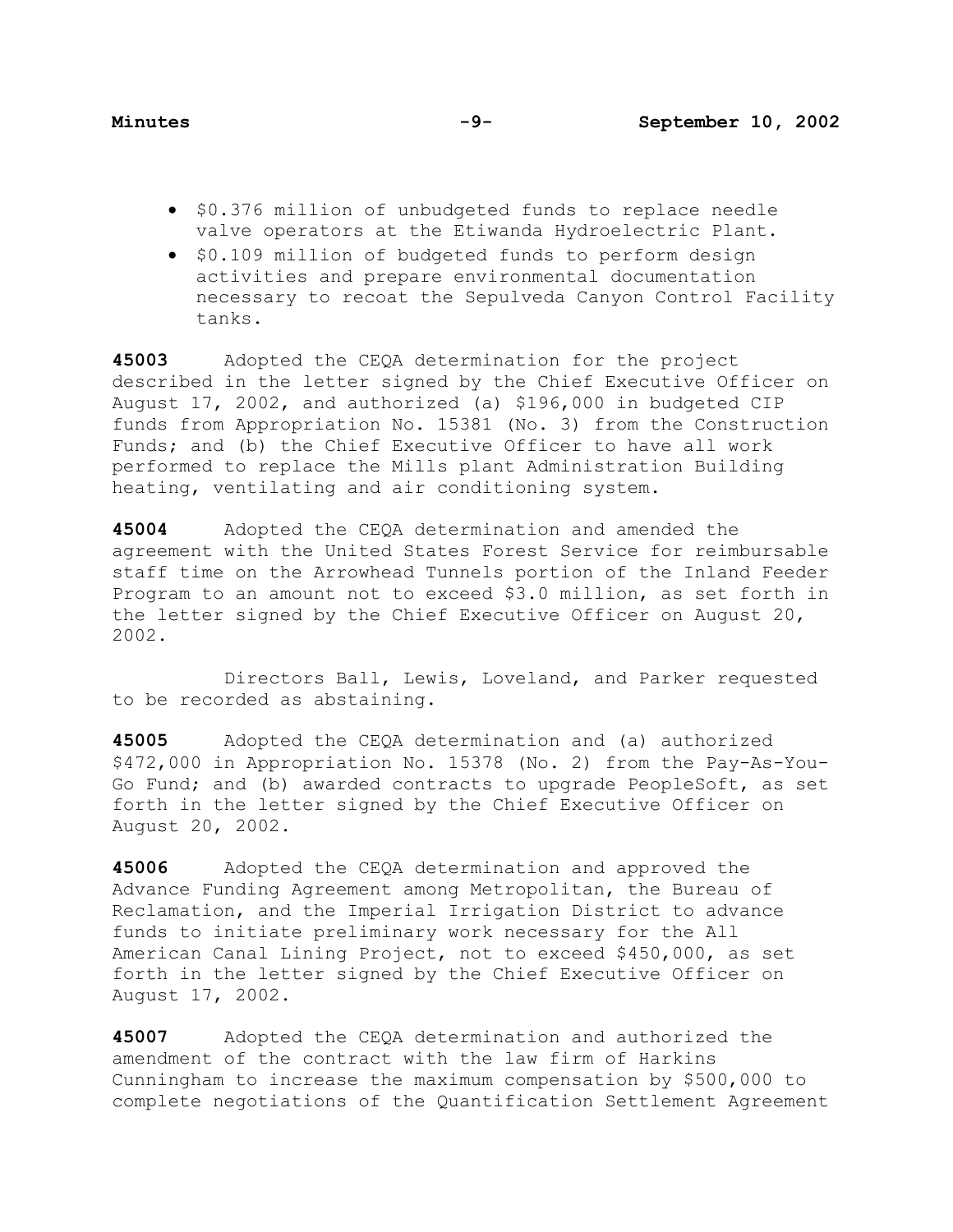and related documents for the California 4.4 Plan, as set forth in the letter signed by the General Counsel on August 15, 2002.

**45008** Adopted the CEQA determination and (a) authorized \$80.1 million in budgeted and unbudgeted CIP funds in Appropriation No. 15173 (No. 9) from the Pay-As-You-Go Fund; and (b) awarded a competitively bid contract in the amount of \$69,729,000 to Kiewit Pacific Company for the construction of oxygen/ozone facilities as part of the Jensen plant Oxidation Retrofit program, as set forth in the letter signed by the Chief Executive Officer on August 22, 2002.

**45009** Director Ashley requested the record show that he disagreed with the action taken to defer Agenda Item 8-10, the San Diego Pipeline No. 6 project.

**45010** Director Peterson commented on the recommendation shown on the agenda for Item 8-11 which differed from that approved by the Executive Committee. Director Peterson then moved, seconded by Director Ashley, that the Board adopt the CEQA determination and approve amending Section 7305 of the Administrative Code to delete the proposed subsections "D" and "E" relating to the "Revolving Door" Policy, as set forth in the letter jointly signed by the General Counsel and the Ethics Officer on August 22, 2002.

 Following a discussion on the pros and cons of either leaving or deleting subsection "D" in the Administrative Code, Director Harris moved a substitute motion, seconded by Director Blake, that the waiver provision in Section 7305 be completely abolished. In addition, the language in Section 7300 that states "This policy sets forth the minimal ethical standards to be followed by the Board of Directors, officers, and employees of The Metropolitan Water District of Southern California" should be changed to read "This policy sets forth the highest ethical standards ...."

 Following further discussion on whether deletion of the waiver should also apply to employees, Director Edwards moved that this item be tabled and sent back to the Subcommittee on Rules and Ethics and the Executive Committee for additional discussion and recommendation. Director Stanton seconded the motion. The motion was voted upon and carried.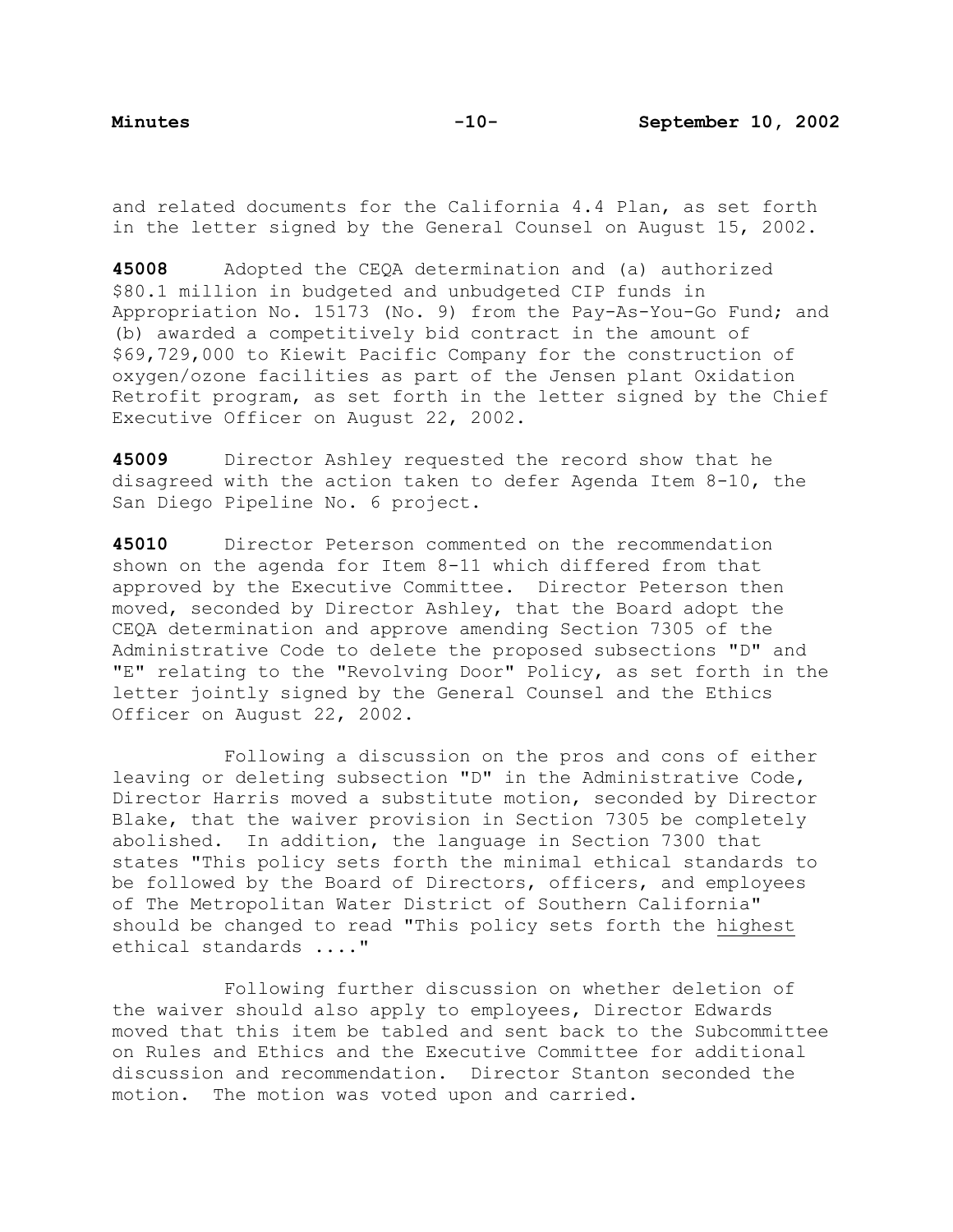**45011** Budget, Finance and Investment Committee Chairman Castro moved, seconded by Committee Vice Chairman Blake, that the Board adopt the CEQA determination and (a) authorize the Chief Executive Officer to use up to \$75 million of unrestricted funds in an amount not to exceed \$75 million to purchase discounted Metropolitan bonds in the secondary market; and (b) adopt the form of Supplemental Resolution as set forth in Attachment 1 to the letter signed by the Chief Executive Officer on August 17, 2002 **(Resolution 8825)** of the Master Revenue Bond Resolution authorizing the issuance of variable rate bonds to be used to purchase outstanding bonds with a formal bond tender program, with these authorizations to expire on September 30, 2003, said Resolution entitled:

**RESOLUTION OF THE BOARD OF DIRECTORS OF THE METROPOLITAN WATER DISTRICT OF SOUTHERN CALIFORNIA AUTHORIZING THE PURCHASE OF CERTAIN OUTSTANDING WATER REVENUE BONDS AND AUTHORIZING THE ISSUANCE OF UP TO \$500,000,000 WATER REVENUE BONDS AND PROVIDING THE TERMS AND CONDITIONS FOR THE PURCHASE AND SALE OF SAID BONDS (FOURTEENTH SUPPLEMENTAL RESOLUTION)**

The Chair called for a vote on the motion. The following is a record of the vote on the motion:

 Ayes: Anaheim (Dir. Stanton, 2,510 votes), Beverly Hills (Dir. Harris, 1,241 votes), Burbank (Dir. Brown, 1,149 votes), Calleguas Municipal Water District (Dir. Grandsen, 4,993 votes), Central Basin Municipal Water District (Aye: Dir. Pace. Absent: Dir. Morse. 7,185 votes), Eastern Municipal Water District (Dir. Ashley, 2,599 votes), Foothill Municipal Water District (Dir. Edwards, 781 votes), Fullerton (Dir. Blake, 891 votes), Glendale (Dir. Rez, 1,414 votes), Las Virgenes Municipal Water District (Dir. Peterson, 1,182 votes), Long Beach (Dir. Hansen, 2,152 votes), Los Angeles (Ayes: Dirs. Castro, Dentler, and Herman. Absent: Dir. Luddy. 24,169 votes), Municipal Water District of Orange County (Dirs. Bakall, Bannister, Foley and Owen, 21,394 votes), Pasadena (Dir. Brick, 1,173 votes), San Diego County Water Authority (Dirs. Ball, Lewis, Loveland, and Parker, 21,570 votes), San Fernando (Dir. Mejia, 94 votes), San Marino (Dir. Morris, 266 votes), Santa Ana (Dir. Coughran, 1,376 votes), Santa Monica (Dir. Abdo, 1,454 votes), Three Valleys Municipal Water District (Dir. De Jesus, 3,224 votes), Torrance (Dir. Wright, 1,475 votes), Upper San Gabriel Valley Municipal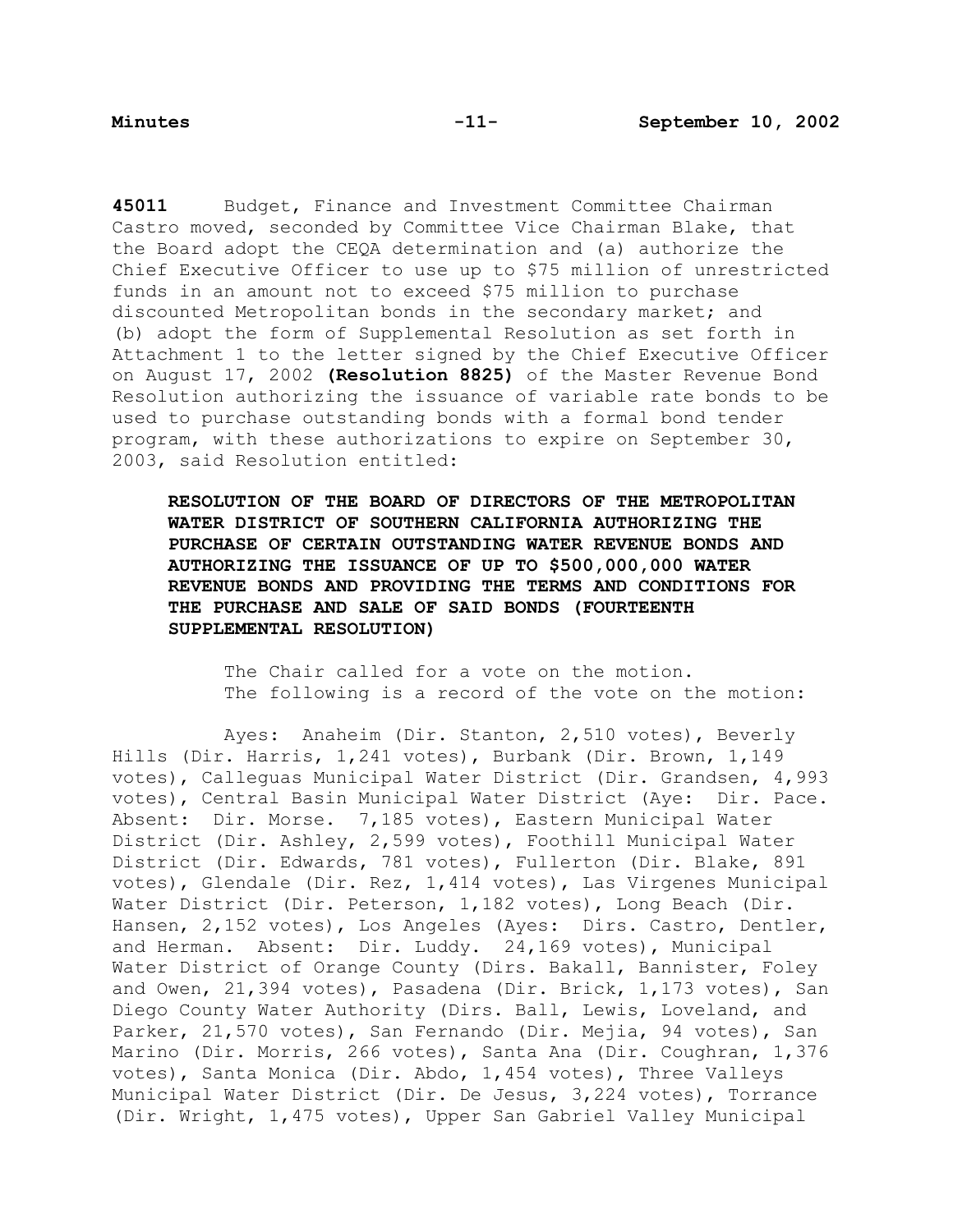Water District (Dir. Fellow, 4,564 votes), West Basin Municipal Water District (Aye: Dir. Murray. Absent: Dir. Kwan. 8,562 votes), Western Municipal Water District of Riverside County (Dir. Mylne, 4,039 votes). Total 119,457 votes.

No: None.

Abstain: None.

 Absent: Compton (Dir. Murph, 201 votes), Inland Empire Utilities Agency (Dir. Troxel, 4,441 votes). Total 4,642 votes.

The Chair declared the motion carried by a vote of 119,457 ayes and 4,642 absent, representing more than the required two-thirds vote.

Director Ball withdrew from the Meeting at 11:45 a.m.

**45012** Regarding the Cadiz Groundwater Storage and Dry-Year Storage Program, Faramarz Nabavi, representing Public Citizen, a public interest group with over 40,000 members in California, stated their concerns about the Cadiz project.

 Following a discussion on the payment of legal fees, Director Edwards moved, seconded by Director Stanton and carried, and the Board adopted the CEQA determination and amended agreement for legal services with the law firm of Riordan & McKinzie to increase amount payable by \$75,000 relating to the Cadiz project, as set forth in the confidential letter signed by the General Counsel on September 4, 2002.

Director Harris requested to be recorded as voting no.

 Directors Castro, Dentler, and Herman requested to be recorded as abstaining.

**45013** The following communications were submitted to the Board for information:

a. Status report for the Inland Feeder Program for activities through July 2002, signed by the Chief Executive Officer on August 17, 2002.